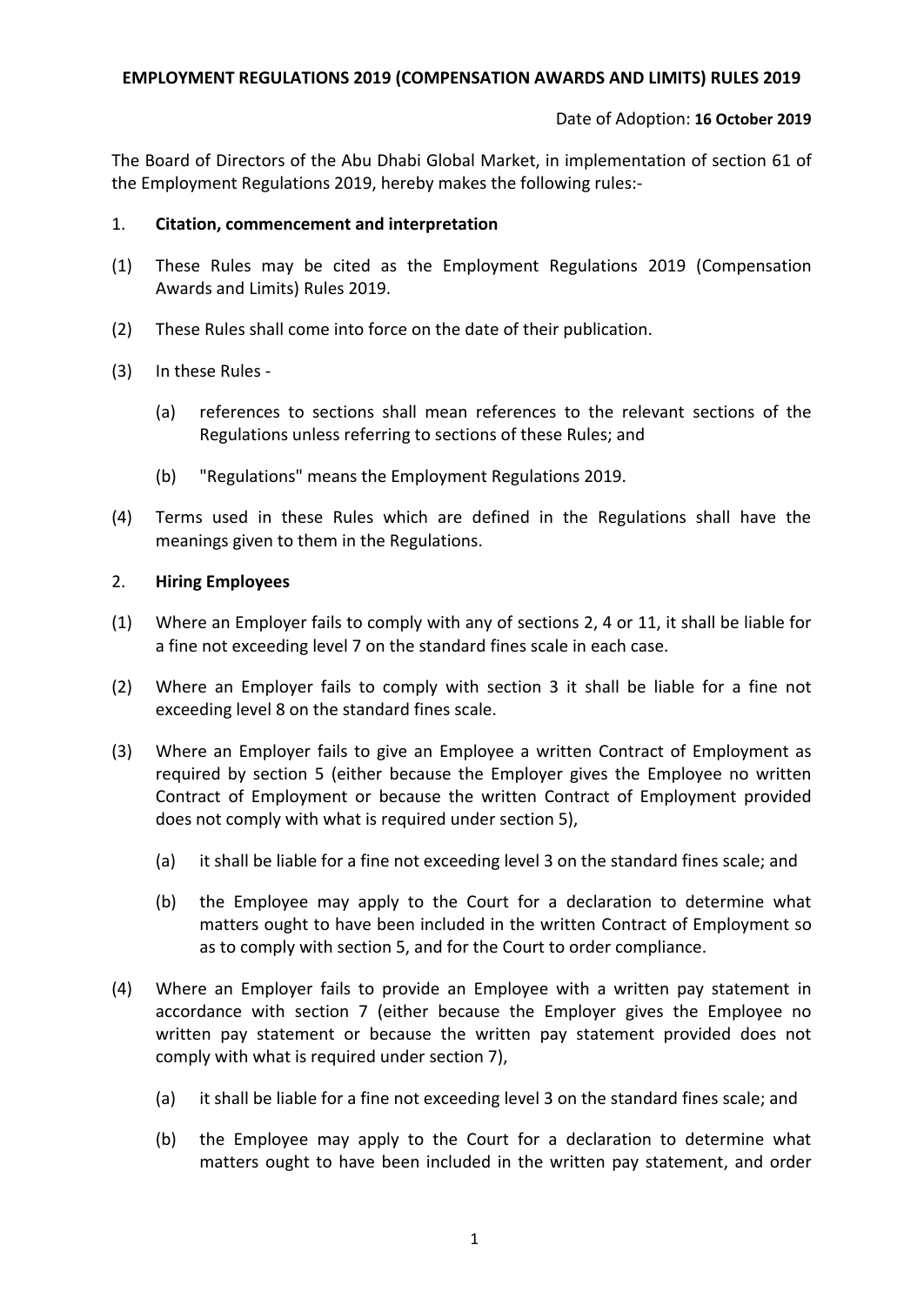compliance, so as to comply with section 7 and/or whether any unnotified deductions have been made from the Employee's Wages during the period of 13 weeks immediately prior to the date of the Employee's application to the Court (whether or not the deductions were made in breach of the Contract of Employment).

(5) Where the Court makes a declaration under Rule 2(4) and finds that any unnotified deductions have been made from the Employee's Wages during the period of 13 weeks immediately prior to the date of the Employee's application to the Court (whether or not the deductions were made in breach of the Contract of Employment), the Court may order the Employer to pay to the Employee a sum not exceeding the aggregate of the unnotified deductions so made. For the purposes of this Rule a deduction is an unnotified deduction if it is made without the Employer including such deduction in a written pay statement given to the Employee in accordance with section 7.

## 3. **Protection of Wages**

- (1) Where an Employer fails to comply with section 12, the Employee may apply to the Court for a declaration to that effect and the Court shall order the Employer to make an award of compensation to the Employee of such amount as the Court considers just and equitable in all the circumstances having regard to:
	- (a) the Employer's default in failing to comply with its obligations under section 12; and
	- (b) any loss sustained by the Employee which is attributable to the matters complained of.
- (2) Where an Employer fails to comply with section 13, the Employee may apply to the Court for a declaration to that effect and the Court may, at its discretion, order the Employer to pay to the Employee compensation in respect of such failure, with such compensation to be of such amount as the Court considers just and equitable in all the circumstances up to a maximum sum equal to the last Daily Wage for each Day during which the Employer failed to comply.
- <span id="page-1-0"></span>(3) Where an Employer makes a deduction from an Employee's Wages or accepts a payment from an Employee which in either case is not authorised under section 14, the Employee may apply to the Court for a declaration to that effect and the Court shall order the Employer to:
	- (a) pay to the Employee the amount of any deduction made in contravention of section 14;
	- (b) repay to the Employee the amount of any payment received by the Employer in contravention of section 14; and
	- (c) pay to the Employee (in addition to any sums payable under paragraphs [\(a\)](#page-1-0) and (b) above) such amount as the Court considers appropriate in all the circumstances to compensate the Employee for any financial loss sustained by the Employee which is attributable to the matter complained of.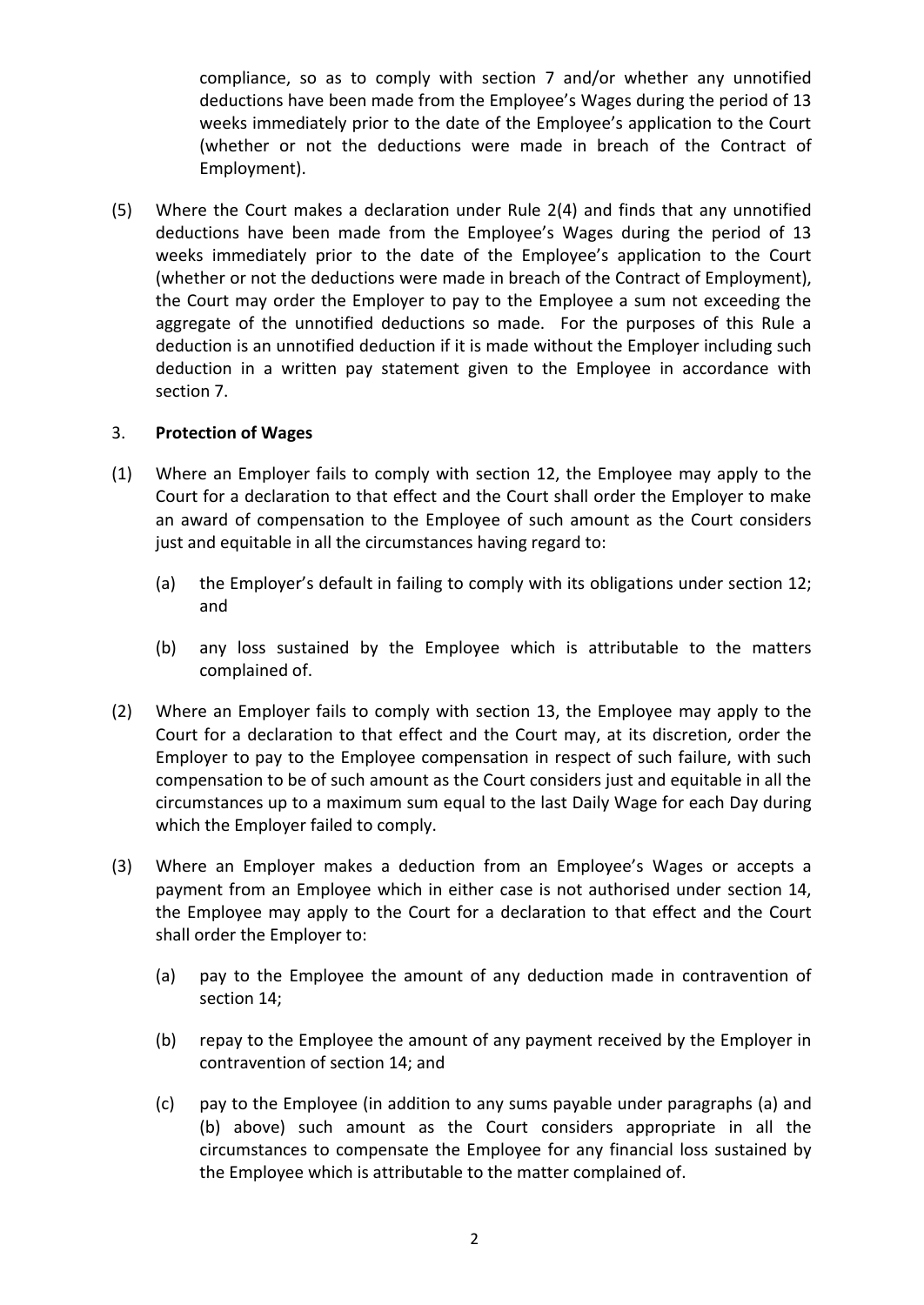- (4) Where the Court orders an Employer to pay to the Employee the amount of a deduction made in contravention of section 14 or orders an Employer to repay to the Employee the amount of any payment received in contravention of section 14, the Employer shall not be entitled to recover such amounts paid to the Employee by any other means whatsoever.
- (5) Where a person fails to comply with section 15, that person shall, in addition to any sum which may be payable by the Employer to the person seeking employment in accordance with section 15(3), be liable to a fine not exceeding level 3 on the standard fines scale.

# 4. **Working Time and Leave**

- (1) Where an Employer fails to comply with any of sections 16 to 18 inclusive, it shall be liable to a fine not exceeding level 3 on the standard fines scale.
- (2) Where an Employer refuses to permit an Employee to exercise any rights the Employee has under sections 19, 20, 21, 22, 27, 28, 29, 30 and 31 (or pro-rata entitlements to such rights under section 32), the Employee may apply to the Court for a declaration to that effect and the Court shall order the Employer to make an award of compensation to the Employee of such amount as the Court considers just and equitable in all the circumstances having regard to:
	- (a) the Employer's default in refusing to permit the Employee to exercise his right(s); and
	- (b) any loss sustained by the Employee which is attributable to the matters complained of.
- (3) Where either the Employer or the Employee has failed to pay to the other an amount due in respect of accrued but untaken Vacation Leave (or excessive Vacation Leave) on termination of employment under section 23, the Employer or Employee to whom such payment is due may apply to the Court for a declaration to that effect and the Court shall order the Employer or Employee from whom such payment is due (as applicable) to pay to the Employer or Employee to whom such payment is due (as applicable) a sum equal to the sum it finds to be due under section 23.

#### 5. **Maternity and Paternity Rights**

- (1) Where an Employer refuses to permit an Employee to exercise any rights the Employee may have to take maternity or adoption leave under section 33 or Paternity Leave under section 35(1), or the Employer fails to comply with section 36, the Employee may apply to the Court for a declaration to that effect and the Court shall order the Employer to make an award of compensation to the Employee of such amount as the Court considers just and equitable in all the circumstances having regard to:
	- (a) the Employer's default in refusing to permit the Employee to exercise his right(s); and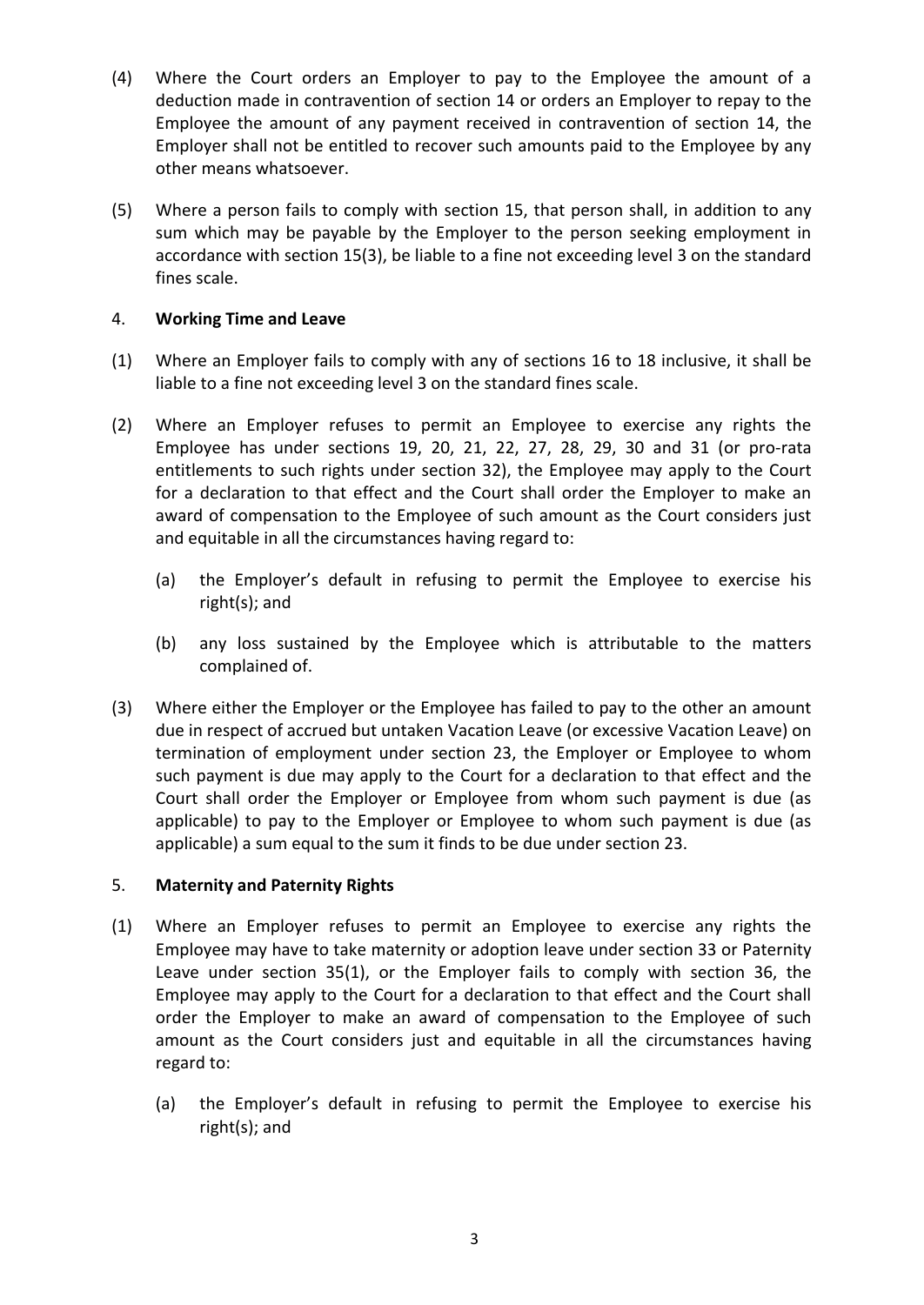- (b) any loss sustained by the Employee which is attributable to the matters complained of.
- (2) Where an Employer fails to pay an Employee during maternity or adoption leave in accordance with section 34, or fails to pay an Employee during Paternity Leave in accordance with section 35(2), the Employee may apply to the Court for a declaration to that effect and the Court shall order the Employer to pay to the Employee a sum equal to the aggregate sum that the Employer was obliged to pay to the Employee under the applicable section (or, where the Employer has paid the Employee during such period of leave but such payment is less than that required under the applicable section, a sum equal to the difference between the aggregate of the payment made by the Employer and the aggregate of the sums required under the applicable section).

## 6. **Employer's Obligations**

- (1) Where an Employer fails to comply with any of sections 37 to 46 inclusive, it shall be liable to a fine not exceeding level 4 on the standard fines scale in each case.
- (2) Where an Employer dismisses or penalises an Employee in breach of section 47(1), the Employee may apply to the Court for a declaration to that effect and the Court shall order the Employer to make an award of compensation to the Employee of such amount as the Court considers just and equitable in all the circumstances having regard to:
	- (a) the Employer's default in refusing to permit the Employee to exercise his right; and
	- (b) any loss sustained by the Employee which is attributable to the matters complained of.
- (3) Where an Employer fails to comply with section 48 the Court shall order the Employer to meet or otherwise reimburse the Employee for all reasonable medical expenses incurred by the Employee in connection with such injury that would have otherwise been payable by the Employer in accordance with section 48.
- (4) The scale of compensation for particular injuries for the purposes of section 49(1) is set out in the Schedule to these Rules. In addition, where an Employee sustains an injury as a result of an accident arising out of or in the course of his employment, and the Employee can show that such accident arose as a result of the Employer's negligence or actions, the Employer shall be liable to a fine:
	- (a) not exceeding level 1 on the standard fines scale in the case of an Employer with five or fewer employees;
	- (b) not exceeding level 2 on the standard fines scale in the case of an Employer with more than five but fewer than ten employees; and
	- (c) not exceeding level 3 on the standard fines scale in the case of an Employer with ten or more employees.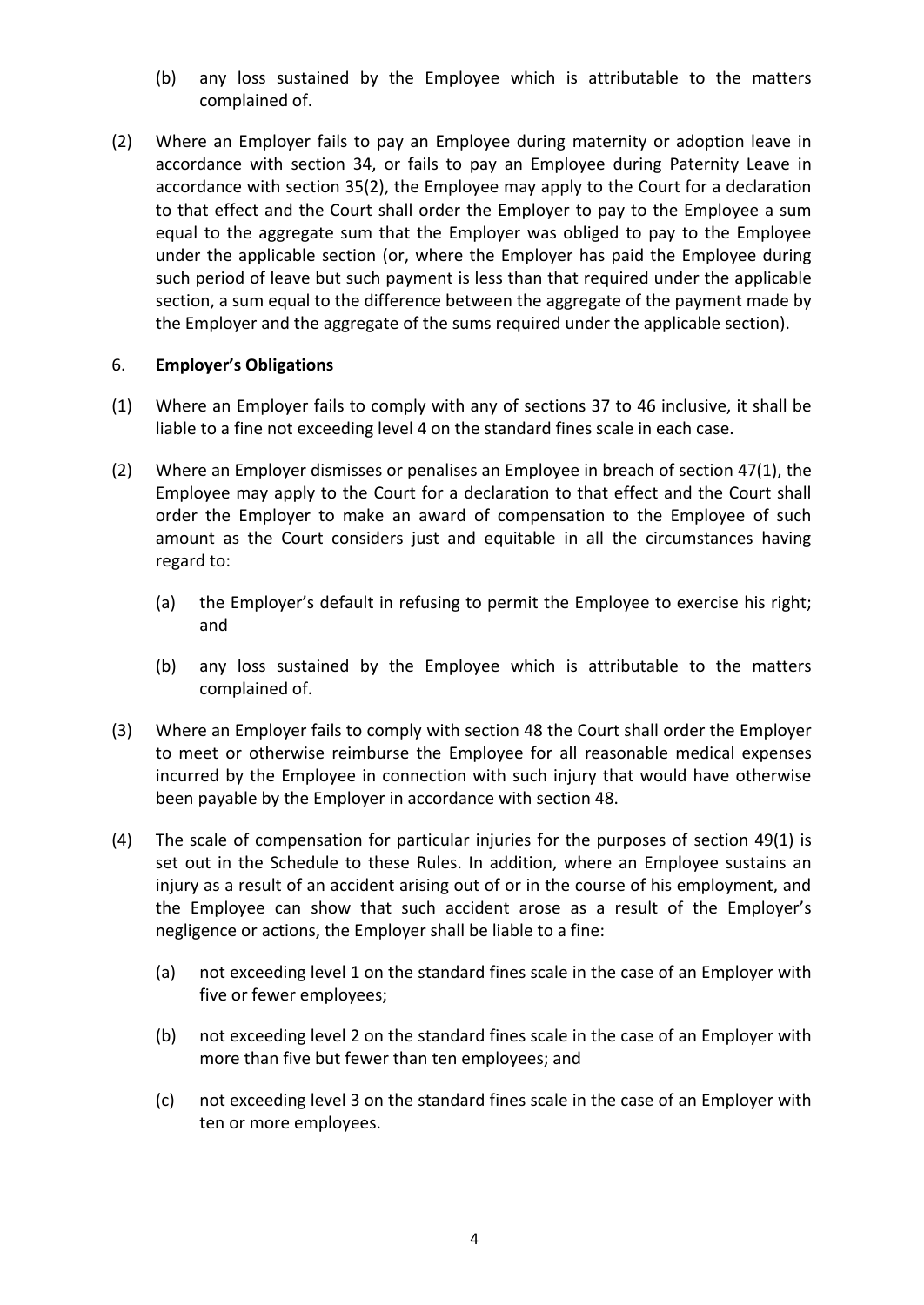- (5) Where an Employer has failed to pay to the Employee's named dependants the sum (or the full sum) due under section 49(3), the Employee's named dependants may apply to the Court for a declaration to that effect and the Court shall order the Employer to pay to the Employee's named dependants a sum equal to the sum it finds to be due under section 49(3) (or, where the Employer has paid a sum which is less than the full sum due under section 49(3), a sum equal to the difference between the sum paid by the Employer and the full sum due under section 49(3)).
- (6) Where an Employer fails to comply with section 50 it shall be liable to a fine not exceeding level 3 on the standard fines scale and, in the event of an Employee suffering an injury as a result of an accident arising out of or in the course of his employment which the Court considers would be likely to have been covered by such health insurance had the Employer complied with its obligations under section 50, the Court shall order the Employer to meet or otherwise reimburse the Employee for all reasonable medical expenses incurred by the Employee in connection with such injury.

## 7. **Time Off Work**

(1) Where an Employer fails to comply with section 51(1) (and the Employee has, if requested by the Employer, complied with section 51(2)), it shall be liable to a fine not exceeding level 4 on the standard fines scale.

## 8. **Non-Discrimination**

- (1) Where an Employer discriminates against an Employee contrary to section 54, the Employee may apply to the Court for a declaration to that effect and the Court:
	- (a) shall order the Employer to make an award of compensation to the Employee of such amount as the Court considers just and equitable in all the circumstances having regard to -
		- (i) the Employer's default in failing to comply with its obligations under section 54;
		- (ii) any injury to feelings incurred by the Employee; and
		- (iii) any loss sustained by the Employee which is attributable to the matters complained of;

save that such award shall be subject to a maximum of 3 years' Basic Wages; and

(b) may make recommendations to the Employer that, within a specified period, the Employer shall take specified steps for the purpose of obviating or reducing the adverse effect of any matter to which the proceedings relate on the Employee or any other person. Where an Employer fails to comply with any such recommendation within the period specified by the Court it shall be liable to a fine not exceeding level 6 on the standard fines scale.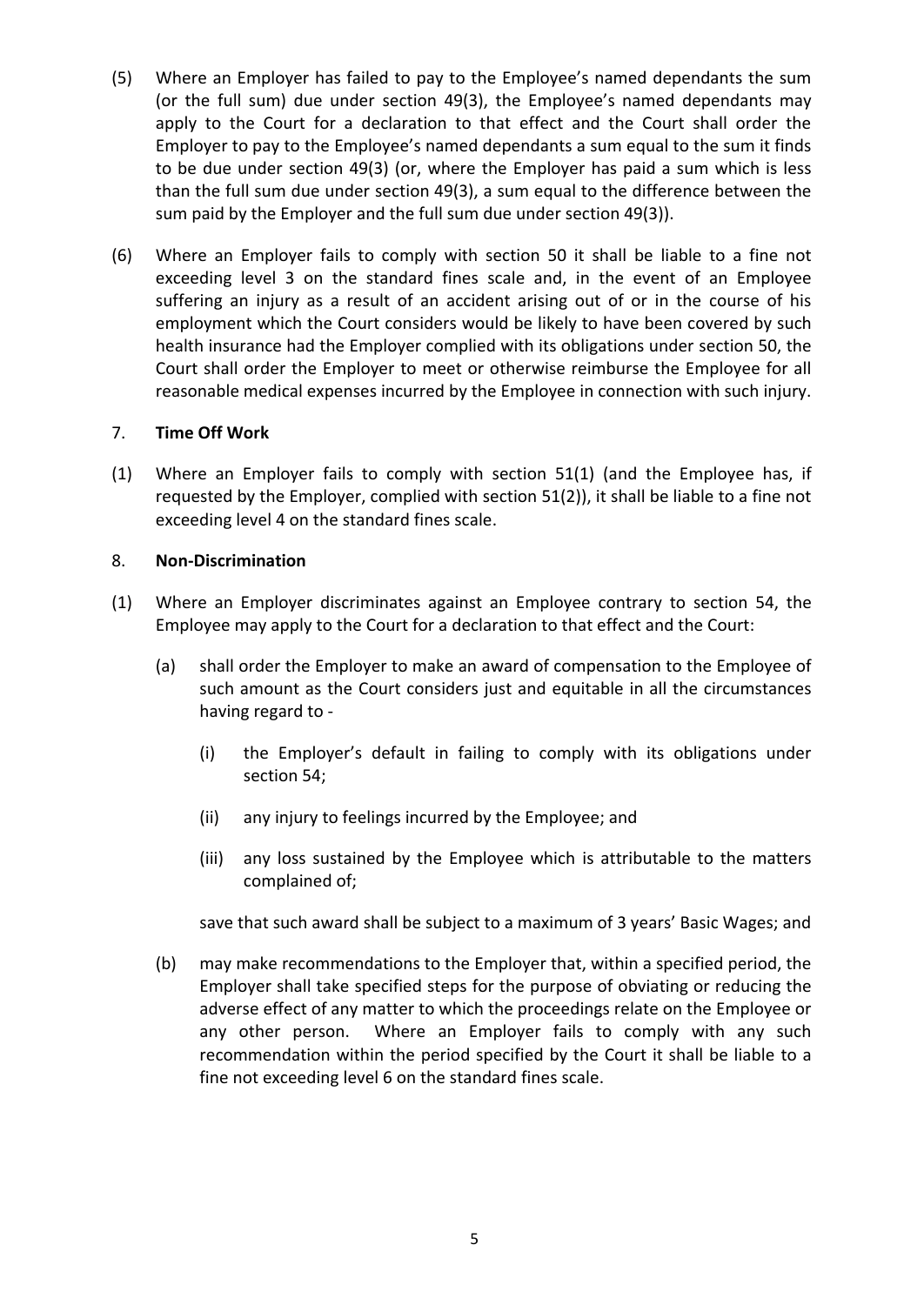## 9. **Termination of Employment**

- (1) Where, in terminating the employment of an Employee, the Employer fails to give the applicable period of notice in accordance with section 55(2) (if applicable) (or the Employer fails to pay the Employee in lieu of the applicable period of notice), the Employee may apply to the Court for a declaration to that effect and the Court shall order the Employer to pay to the Employee a sum equal to the Wages that the Employer would have otherwise been obliged to pay to the Employee under the Employee's Contract of Employment during or in respect of what should have been the applicable period of notice (or, where the Employer has given a period of notice (or made a payment in lieu of notice) but that period of notice (or payment in lieu of notice) is less than that required under section 55(2), during or in respect of the period equal to the difference between the notice given by the Employer and the full period of notice required under section 55(2)).
- (2) Where an Employee terminates his employment and fails to give the applicable period of notice in accordance with section 55(2) (or gives a period of notice less than that required under section 55(2)) the Employer may apply to the Court for a declaration to that effect and the Court may grant the Employer such remedies and compensation to be assessed in accordance with English common law.
- (3) Where an Employee terminates his employment for cause in accordance with section 56(2), the Employee shall be treated for the purposes of section 55(2) (and section 9(1) of these Rules) as if he had been dismissed by the Employer and accordingly, in accordance with section 9(1) of these Rules, may apply to the Court for a declaration under that section of these Rules and the Court shall order the Employer to pay to the Employee a sum equal to the Wages that the Employer would have otherwise been obliged to pay to the Employee under the Employee's Contract of Employment during or in respect of what should have been the applicable period of notice required to be given by the Employer to the Employee under section 55(2).
- (4) Where, following the written request of an Employee in compliance with section 57, the Employer:
	- (a) fails to provide the Employee with a written statement of the reasons for the Employee's dismissal within 14 Days of the date on which such request was received by the Employer; or
	- (b) provides reasons which are inadequate or untrue;

the Employee may apply to the Court for an award that the Employer shall pay to the Employee a sum equal to two weeks' Basic Wages.

(5) Where, in terminating the employment of an Employee, the Employer fails to pay an Employee a gratuity payment in accordance with section 59 (if applicable), the Employee may apply to the Court for a declaration to that effect and the Court shall order the Employer to pay to the Employee a sum equal to the gratuity payment that the Employer was obliged to pay to the Employee under section 59 (or, where the Employer has paid a gratuity payment but such payment is less than the gratuity payment calculated in accordance with section 59, a payment equal to the difference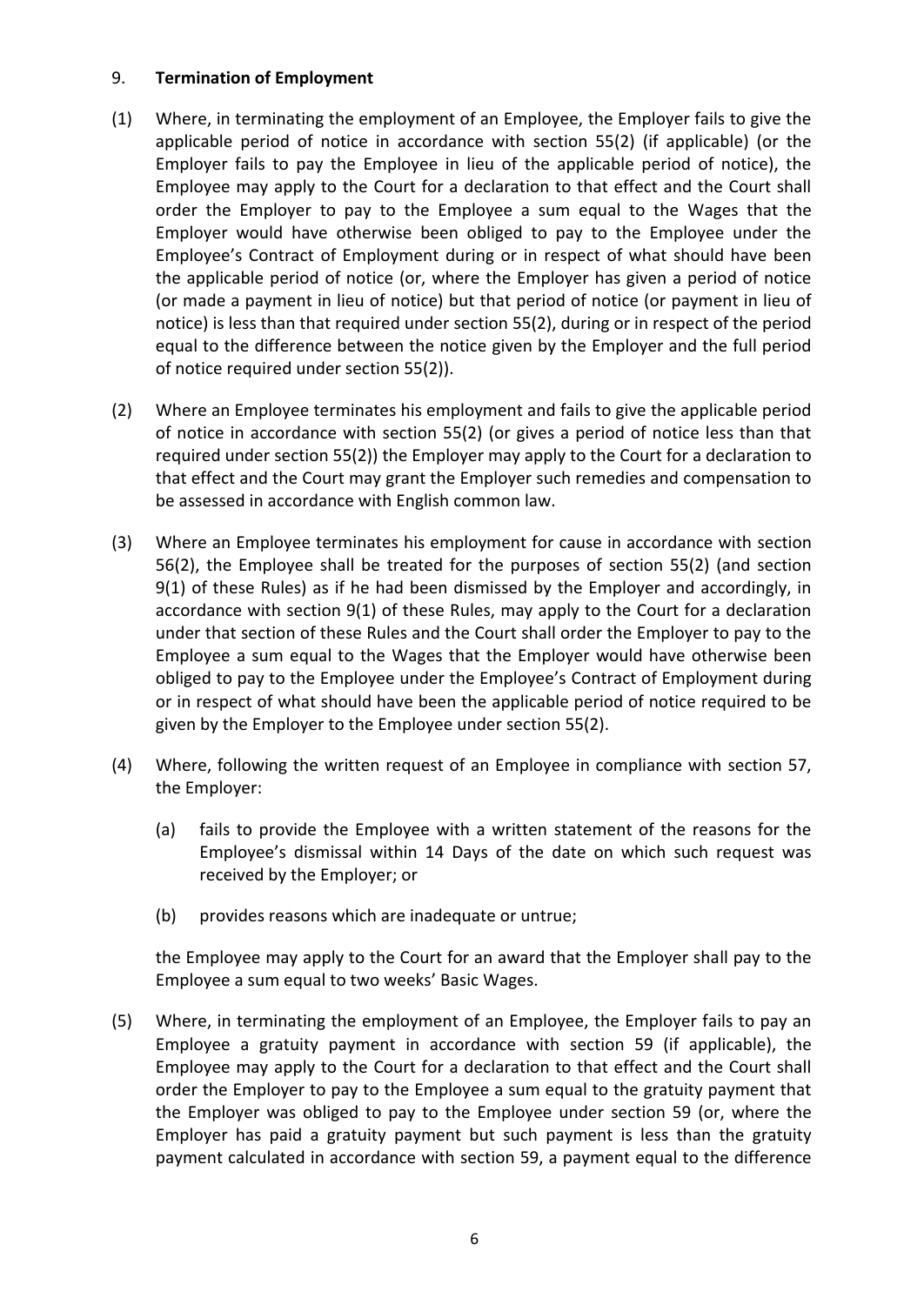between the payment made by the Employer and the full gratuity payment calculated under section 59).

# 10. **Employment Regulations 2019 (Compensation Awards and Limits) Rules 2016**

The Employment Regulations 2015 (Compensation Awards and Limits) Rules 2016 are repealed.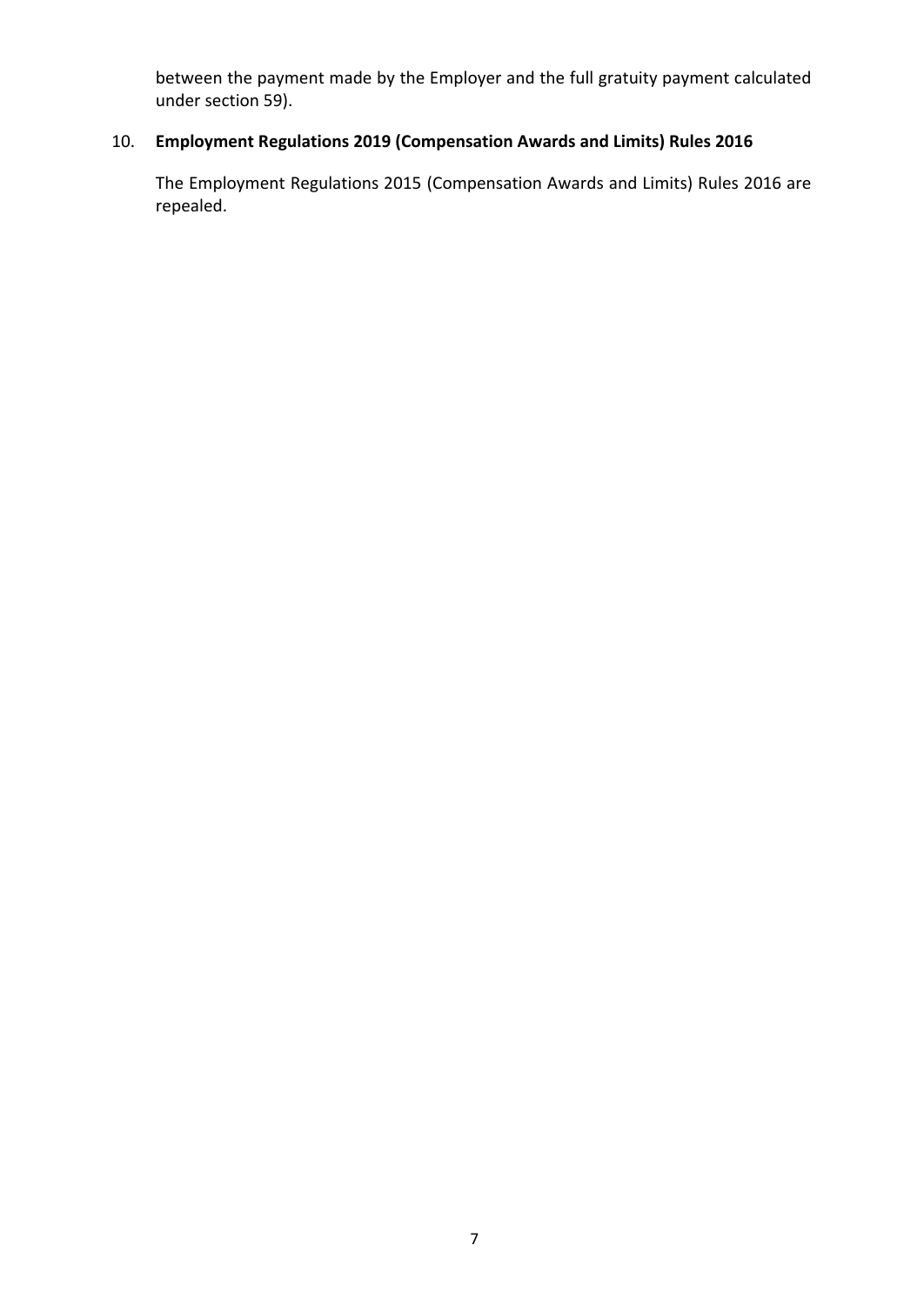## **SCHEDULE**

# PERMANENT DISABILITIES / DISMEMBERMENT / INJURIES

| Nature of permanent/Disability/dismemberment/injuries                                                                                    | <b>Maximum</b><br>Percentage<br><b>Payable</b> |
|------------------------------------------------------------------------------------------------------------------------------------------|------------------------------------------------|
| Total loss of sight in both eyes or loss of two eyes                                                                                     | 100                                            |
| Total loss of both arms                                                                                                                  | 100                                            |
| Total loss of both hands                                                                                                                 | 100                                            |
| Total loss of both legs                                                                                                                  | 100                                            |
| Total loss of both feet                                                                                                                  | 100                                            |
| Total loss of one arm and one leg                                                                                                        | 100                                            |
| Total loss of one hand and one foot                                                                                                      | 100                                            |
| Total paralysis                                                                                                                          | 100                                            |
| Mental incapacity as a result of an accident, making the individual incapable<br>of carrying on any kind of work                         | 100                                            |
| Wounds and injuries to the head or brain which cause continuous headache                                                                 | 100                                            |
| Total deformation of the face                                                                                                            | 100                                            |
| Injuries and wounds to the chest and internal organs which cause a<br>continuous and complete deficiency in the function of these organs | 100                                            |
| Total deafness in both ears                                                                                                              | 100                                            |
| Total deafness in one ear                                                                                                                | 50                                             |
| Loss of voice                                                                                                                            | 50                                             |
| Total loss of tongue                                                                                                                     | 100                                            |
| Loss of sexual organ                                                                                                                     | 100                                            |
| Total loss of one arm or one hand                                                                                                        | 65                                             |
| Total loss of movement of one shoulder                                                                                                   | 25                                             |
| Total loss of movement of one elbow                                                                                                      | 20                                             |
| Total loss of movement of one wrist                                                                                                      | 20                                             |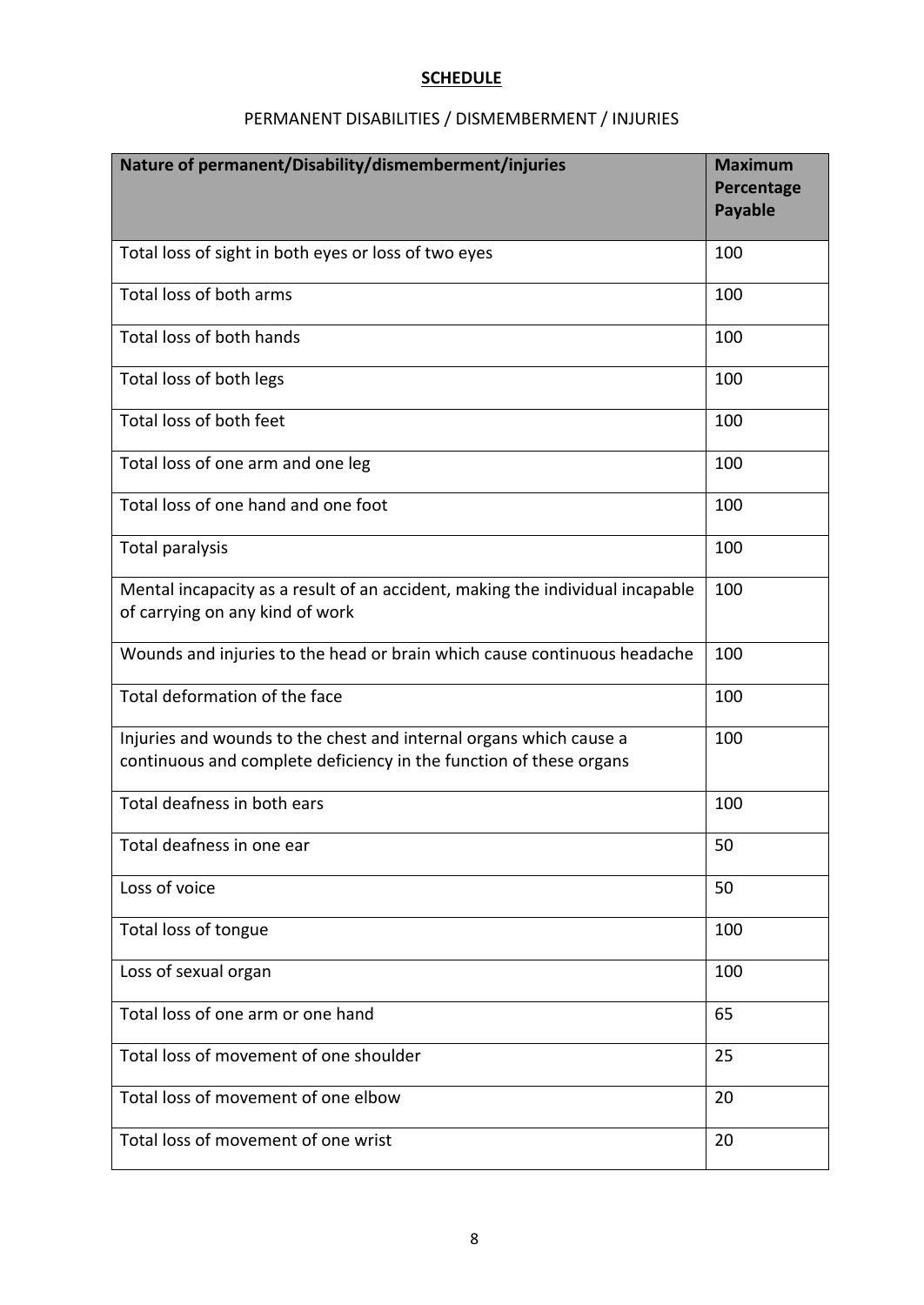| Total loss of one thumb                                           | 20 |
|-------------------------------------------------------------------|----|
| Total loss of one index finger                                    | 15 |
| Total loss of one finger other than the thumb or the index finger | 10 |
| Total loss of one leg or one foot                                 | 50 |
| Partial amputation of one foot including the toes                 | 35 |
| Unhealed fracture of one leg or one foot                          | 35 |
| Unhealed fracture of one kneecap                                  | 30 |
| Total loss of movement of one hip or one knee                     | 20 |
| Shortening of one lower limb by a least 5 centimeters             | 15 |
| Total loss of one big toe                                         | 10 |
| Total loss of one toe other than the big toe                      | 3  |
| Loss of one tooth                                                 | 3  |

- (a) The percentages specified above are the maximum percentages payable for a particular injury and the Court shall award the Employee such compensation (up to such maximum percentages) as the Court considers just and equitable in all the circumstances.
- (b) Where the injuries fall within more than one category above the percentages may be aggregated and for the avoidance of doubt may come to more than 100%.
- (c) Total loss may be the result of amputation or excision.
- (d) Total loss may also consist of a permanent total Disability in the functions of that part of the body or organ resulting in a total loss of use of the relevant part of the body or organ. A medical report must support such finding of total loss.
- (e) Compensation may be paid in respect of any partial or less serious Disability or injury to any of the parts of the body or organ mentioned in the above list according to the level of seriousness or the Disability or injury measured as a percentage of loss of use. The percentage of loss of use must be determined by a medical report. Account should be taken of the victim's occupation as regards to the impact the injury will have on his ability to continue working.
- (f) Compensation may also be paid in respect of any total or partial or less serious Disability or injury to any of the parts of the body or organ not mentioned in the above list. The percentage rate for a total loss of such part of the body or organ will be ascertained by taking into consideration the nearest part of the body or organ in the